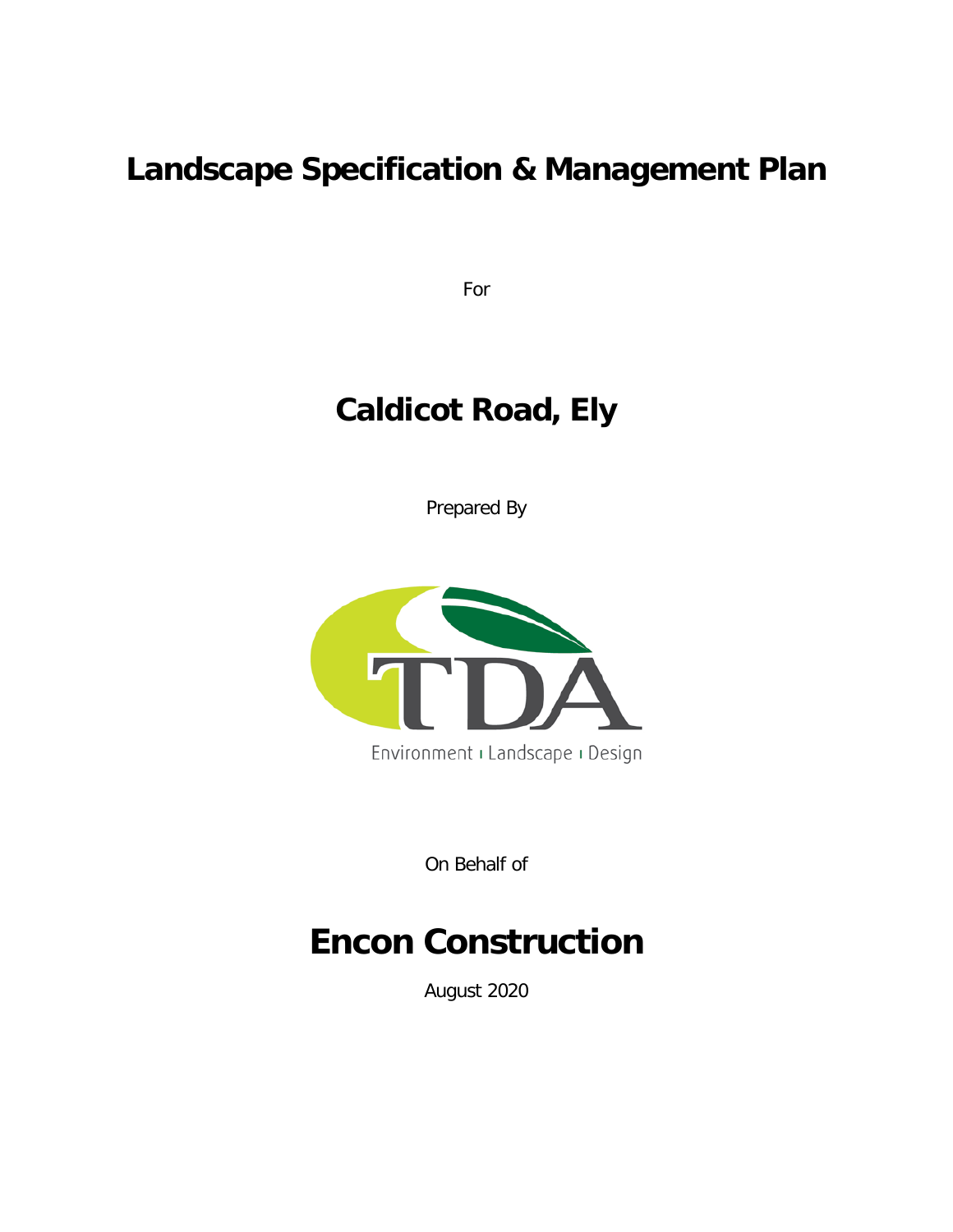# **CONTENTS:**

| SOFT LANDSCAPE SPECIFICATION | $2 - 8$ |
|------------------------------|---------|
| MANAGEMENT PLAN              | $9-12$  |
|                              |         |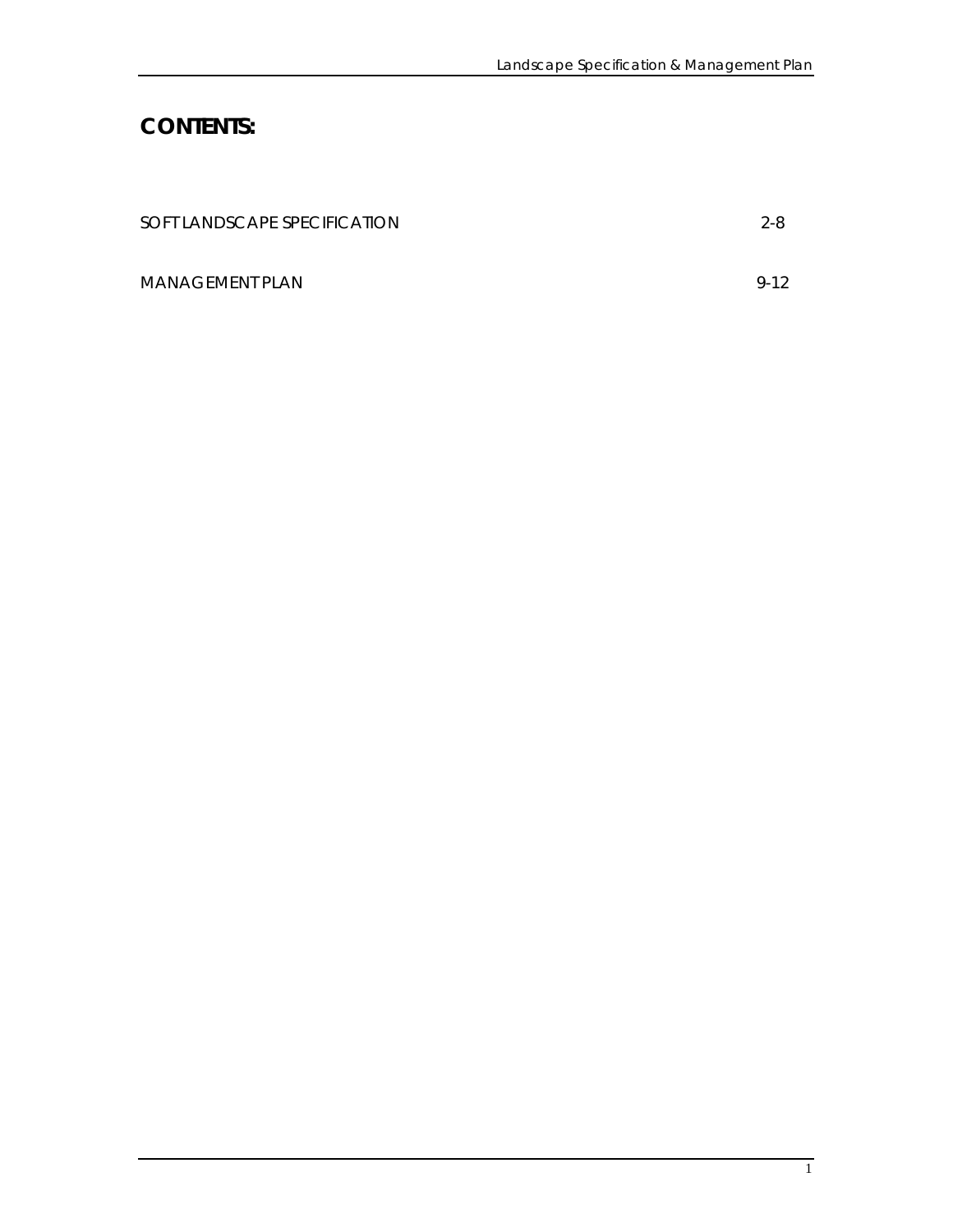# **PROGRAMME:**

All soft landscape works shall be implemented during the first planting season post practical completion.

All bare-root stock is to be planted between November and March while trees are still dormant.

Containerised stock can be planted at any time of year but not during very cold or wet weather when the ground is likely to freeze or become waterlogged.

# **SOFT LANDSCAPE SPECIFICATION:**

# **Generally**

All works shall be carried out in accordance with BS4428:1989, Code for General Landscape Operations.

## **Clearance**

Any significant clearance of vegetation shall take place between September and March so as to avoid the bird nesting season.

## **Soils**

Topsoil and subsoil for proposed trees within soft landscape to be imported and approved for use by a suitably qualified, site monitoring soil scientist who is in receipt of the landscape drawings.

Topsoil and Subsoil for grass and shrub planting areas to be imported and approved for use by a suitably qualified, site monitoring soil scientist.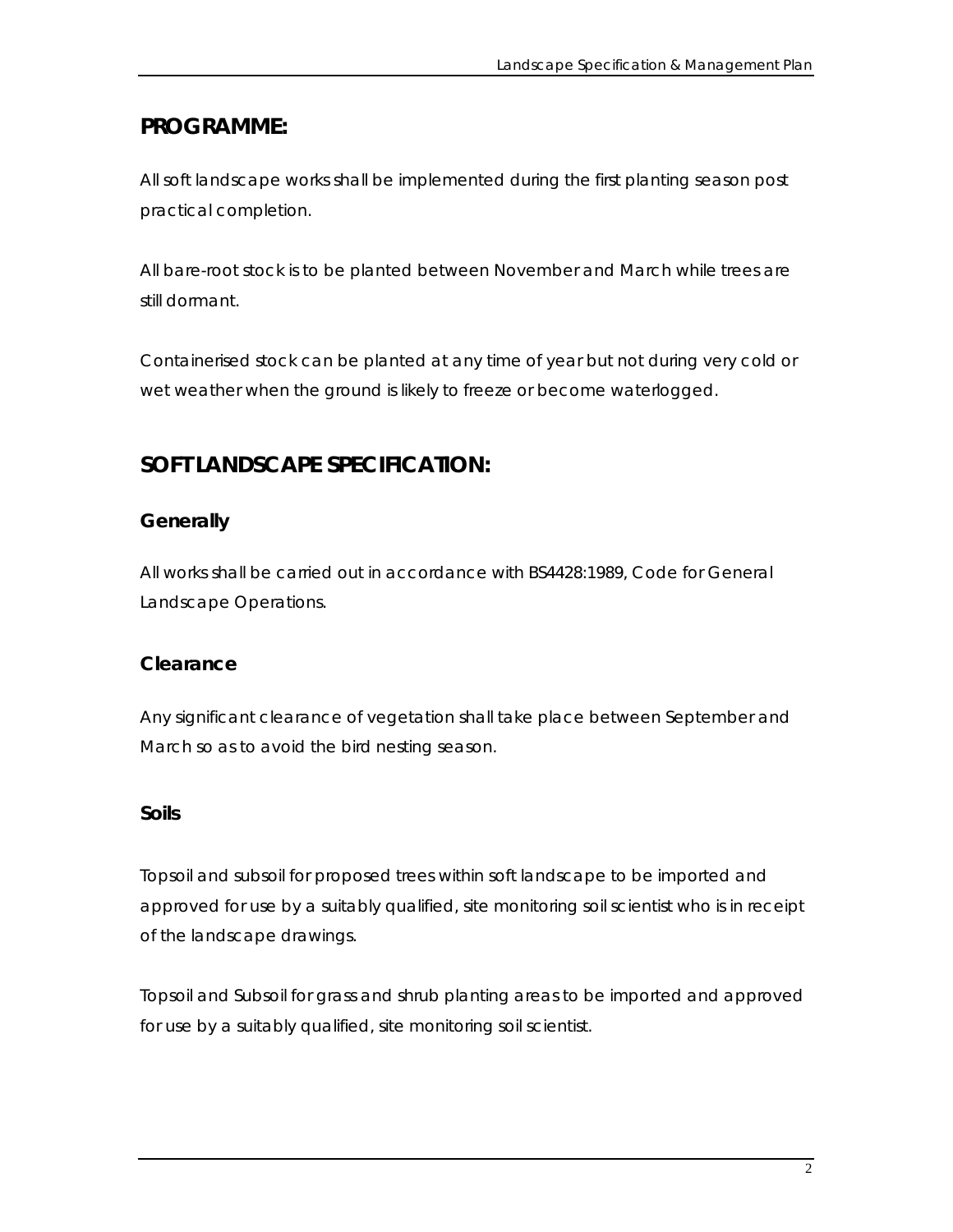Specifications for all imported soils to be submitted to the local planning authority to ensure they are fit for purpose.

Areas around proposed trees within soft landscape to be securely fenced prior to commencement of construction operations on site to avoid compaction / contamination of soils.

Topsoil depths to be 150mm for grass areas over 150mm of subsoil with a minimum 300mm overall rooting depth, 300mm for shrub planting over 300mm of subsoil with a 600mm overall rooting depth and 300mm for trees over 600mm of subsoil with a 900mm overall rooting depth.

Stripped soils to be stored in bunds no more than 2 m high and kept grassed and free from construction traffic until required for reuse.

Spread subsoil should be loosened/ripped after replacement to remove compaction and maximise aeration and drainage. De-compaction to be performed with a tined ripper pulled by an earth-mover or excavator, undertaken when soils are sufficiently dry to be friable.

### **Fallow Cultivation**

The contractor shall by cultivation or other approved means allow for suppressing all weed growth on all areas which lie fallow whilst awaiting suitable weather or the right season for planting or seeding.

### **Cultivation**

On newly topsoiled areas or on undisturbed areas where depth of not less than 300mm of topsoil exists after clearing all vegetation, beds shall be dug by hand or cultivated by machine to a minimum depth of 300mm breaking down all lumps and leaving the surface level with a medium tilth. All weeds and debris shall be collected and removed from site.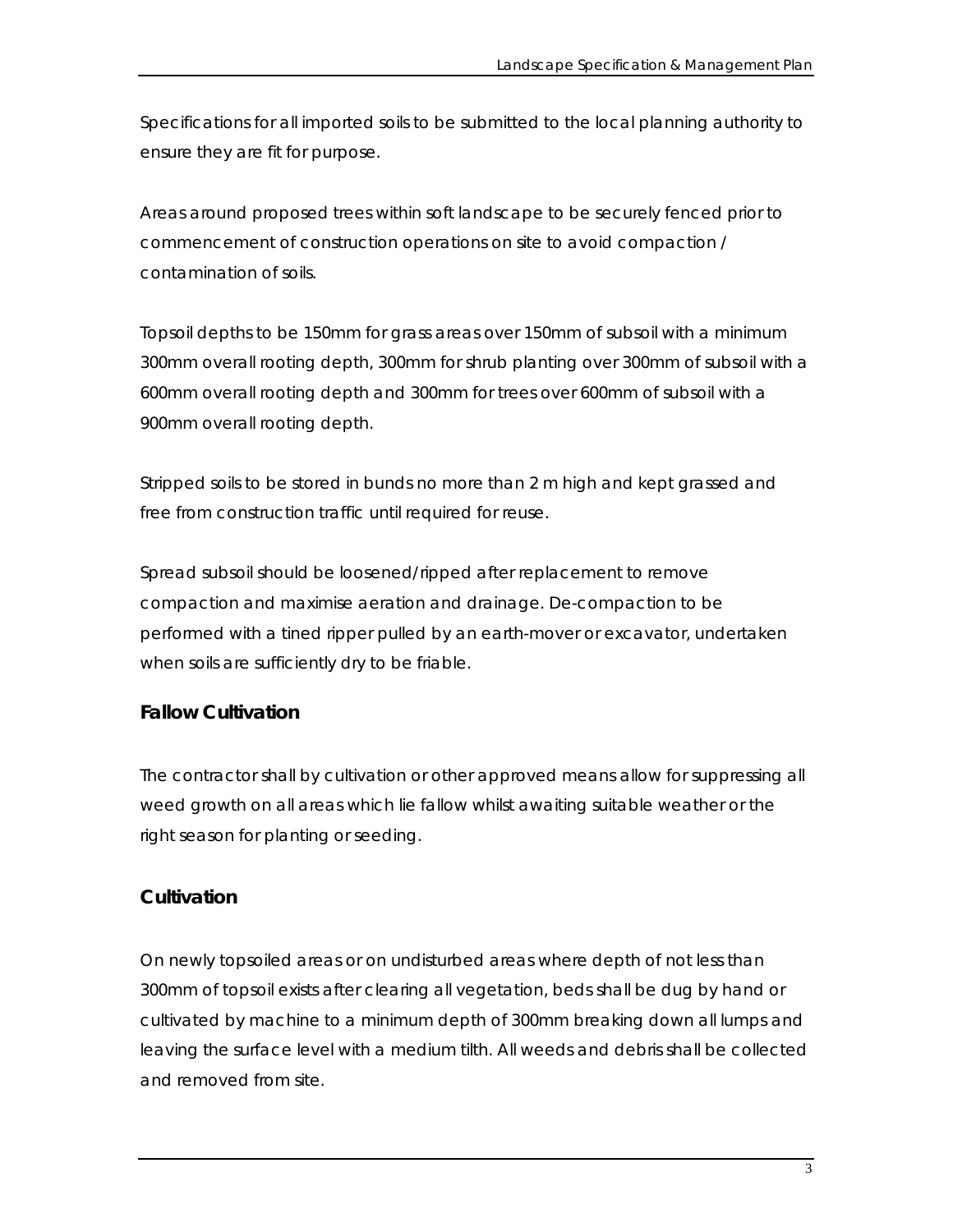#### **NO CULTIVATION TO TAKE PLACE WITHIN ROOT PROTECTION AREAS OF EXISTING TREES**

#### **Nursery Stock**

All native species planting stock shall be of British provenance. All stock must comply with BS3936 (Nursery Stock).

- Top growth shall be typical of the variety and well branched, except for varieties normally grown with a single stem.
- Roots shall be in balance with the size of plant and sufficiently fibrous and developed.
- All containers must be weed free.
- All plants must be fully hardened off prior to planting where protective growing techniques have been used.

All root-balled and containerised tree stock to be supplied in accordance with BS: 8545:2014.

#### **Season**

All trees, shrubs and ground cover plants shall be planted during suitable weather between October and April. However, containerised material may be planted between May and October. Planting of bare root stock shall be undertaken between November and March while plants are still dormant. Planting shall not be carried out when the ground is waterlogged, frozen or snow covered.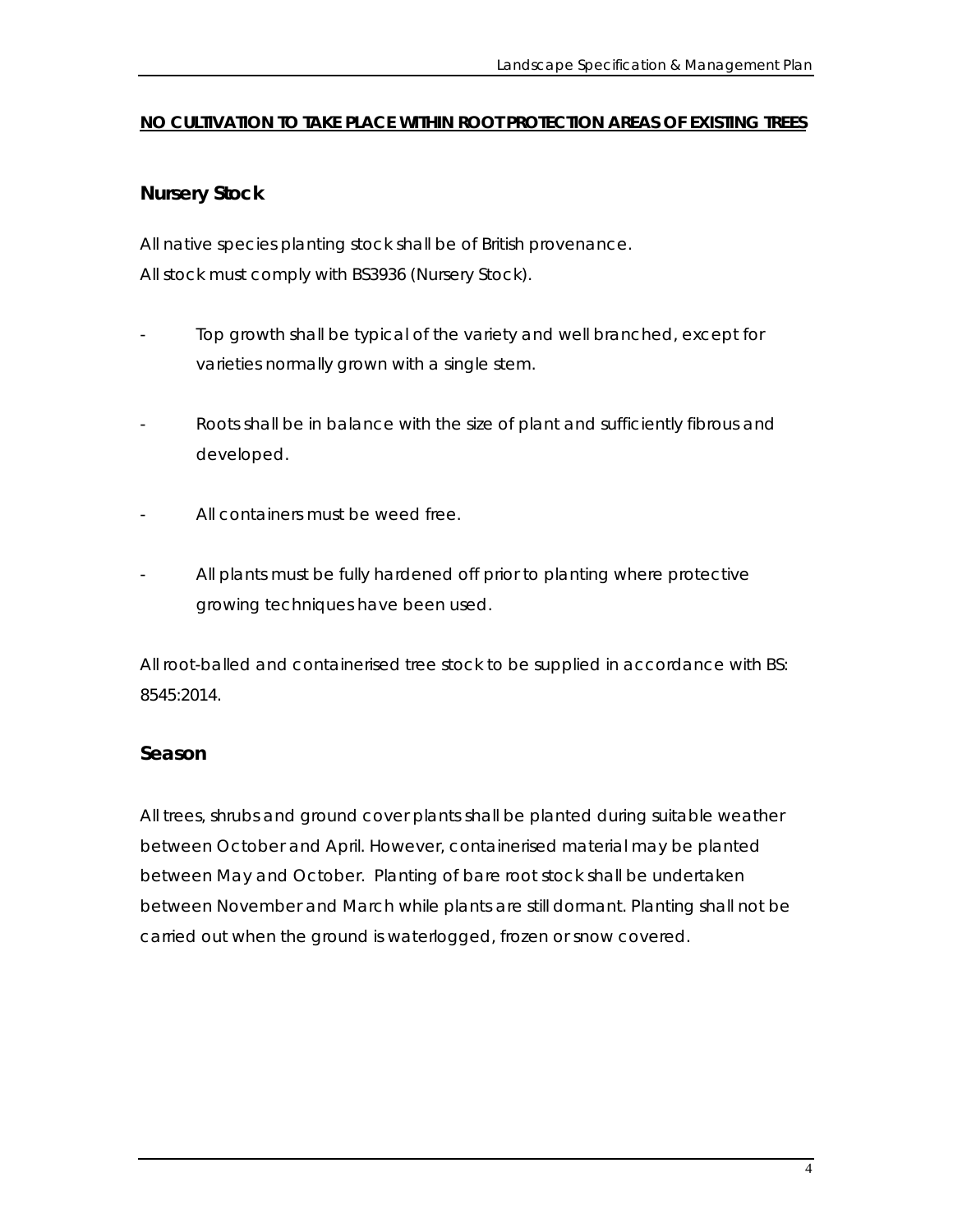# **Planting Trees**

All trees shall be compliant with Table 1, p.21, BS 8545:2014. Checks to be made at the nursery and on delivery to ensure this

Preparation of trees for planting: remove any ropes, wrappings, tree frames, etc., where used for protection of tree in transit and temporary storage. Remove any dead, diseased or broken branches. Shorten any unusually long branches by one third.

Tree pits must be no deeper than the root-ball so that the top surface of the root-ball aligns with the soil surface, with mulch placed above, not so that mulch aligns with the soil surface. The width of the planting hole opening should be twice root-ball diameter with gently sloping, scarified sides, with an undisturbed base.

Tree pits to be backfilled with subsoil below 300mm. The final top 300mm to be backfilled with topsoil. Backfill under and around rootballs in 150-250mm layers firmly consolidated to eliminate air pockets. Make allowance for settlement in the thickness of the final layer which should not be consolidated. Backfilling to reinstate the pre-existing soil profile

Watering: water whole area of the tree pits thoroughly upon completion of backfilling but delay watering if there is risk of frost within 24 hours.

Mulch circles should be 1.2m radius with the 20cm closest the stem at 25mm depth. Mulch must be maintained for at least three years post planting and be a chipped hardwood bark to Landscape Institute specifications.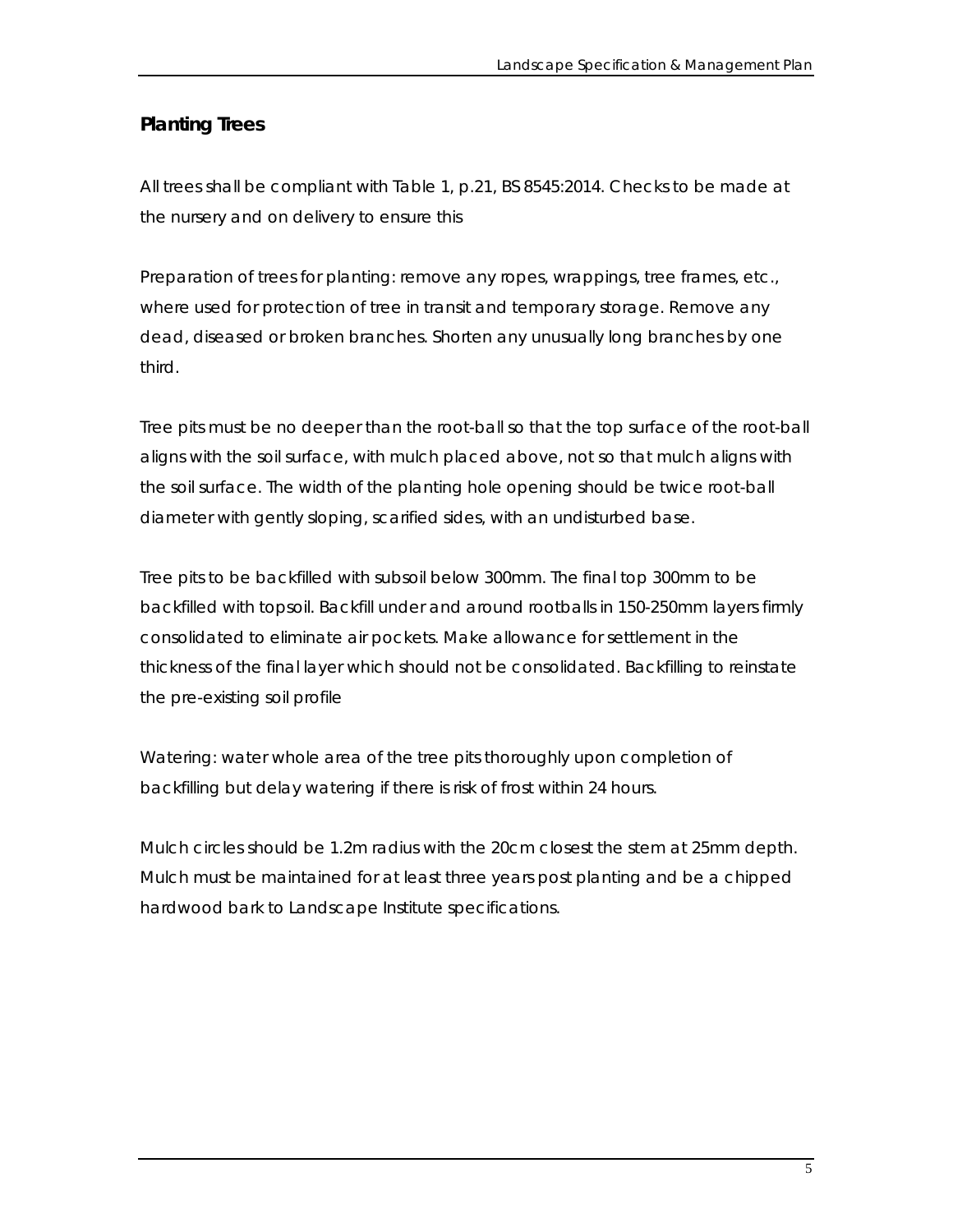### **Planting shrubs**

All plants shall be planted at the same depth as previously grown; care being taken to avoid damaging the root system. Sufficient soil shall be taken out of the planting station to enable the roots to be fully spread, packing them round with fine soil before firmly heeling in. The roots of balled trees or shrubs shall not be disturbed during planting. Shrub planting pits to be 150mm wider than root spread.

### **Mulching**

On completion of planting the shrub beds shall be mulched with 50mm depth of ornamental bark mulch. Mulch shall only be applied when the soil is moist.

### **Ground Preparation of Grassed Areas**

All topsoiled areas to be grassed shall be cleared of weeds and rubbish then rotovated to a depth of 100mm incorporating pre-seeding fertiliser at 0.06kg/sqm and raked out or harrowed to produce a fine seed bed tilth approximately 25 mm deep and lightly consolidated with an approved roller. Stones over 35mm in diameter shall be removed to a tip.

The tilth shall be kept fine and free from weeds during any fallow period prior to sowing seed/turfing.

All areas for grass shall be finely graded during cultivation to remove all minor hollows or ridges, such operations being carried out when the soil is dry and friable. The final finished surface shall have a smooth and even fall or gently rolling curve between the finished level and the boundary of the areas. The contractor shall ensure that a minimum depth of 150mm of topsoil is left on all parts after completion of grading.

Unless otherwise stated finished levels of grassed areas shall be 30mm above adjoining paving or kerb levels, 150mm below the damp-proof course of adjoining buildings and not more than 75mm above previous soil levels adjoining trees and shrubs. Levels shall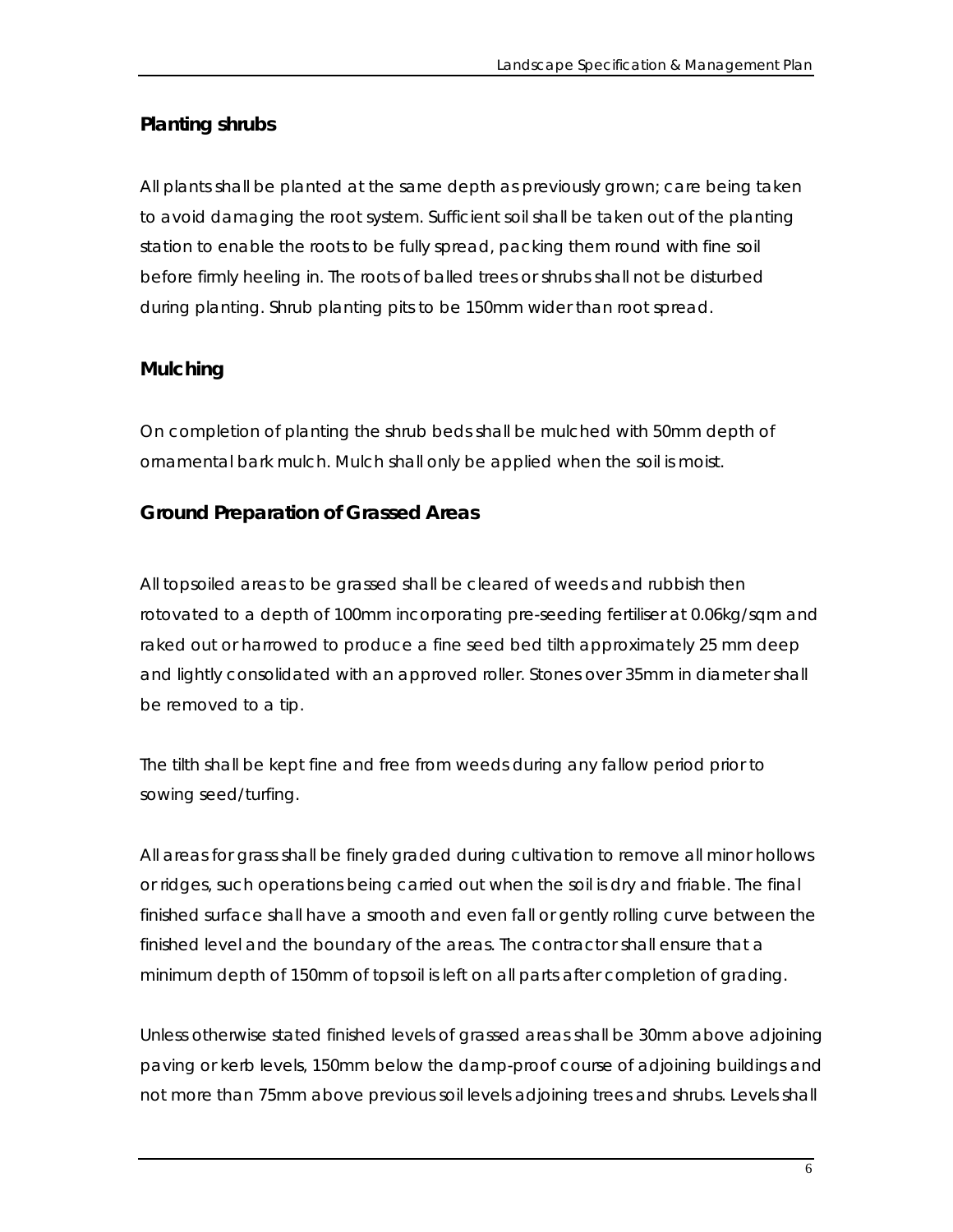be arranged to give gentle falls for drainage and any ponding developing after completion of the cultivation shall be made good.

### **Turfing**

All supplied turf shall be to BS 3969 and free from undesirable grasses and weeds.

Turf to be laid with the minimum possible delay after lifting. If delay occurs, turf is to be laid out on topsoil and kept moist. Deliveries to be arranged so as to avoid need for excessive stacking. Maximum stacking height: 1m. Do not use dried out or deteriorated turf.

Do not lay turf when persistent cold or drying winds are likely to occur or soil is frost bound, waterlogged or excessively dry.

For a working access planks are to be placed on previously laid turf. Do not walk on prepared bed or newly laid turf.

Turf to be laid with broken joints, well butted up. Do not stretch turf. Whole turfs to be laid to edges of grassed areas and trimmed to a true line. To adjust ground levels, rake out high spots and infill hollows with fine soil.

To consolidate turf firm lightly and evenly with wooden beaters as laying proceeds to ensure full contact with the substrate. Do not use rollers.

Thoroughly water completed turf immediately after laying. Check by lifting a corner of turf that water has penetrated to the soil below.

The contractor shall make good, at his own expense, all areas of turf which fail to establish, other than areas where failure is due to vandalism.

When the grass has grown 50mm high the areas will be lightly rolled in two directions with a roller not exceeding 0.25 tonne.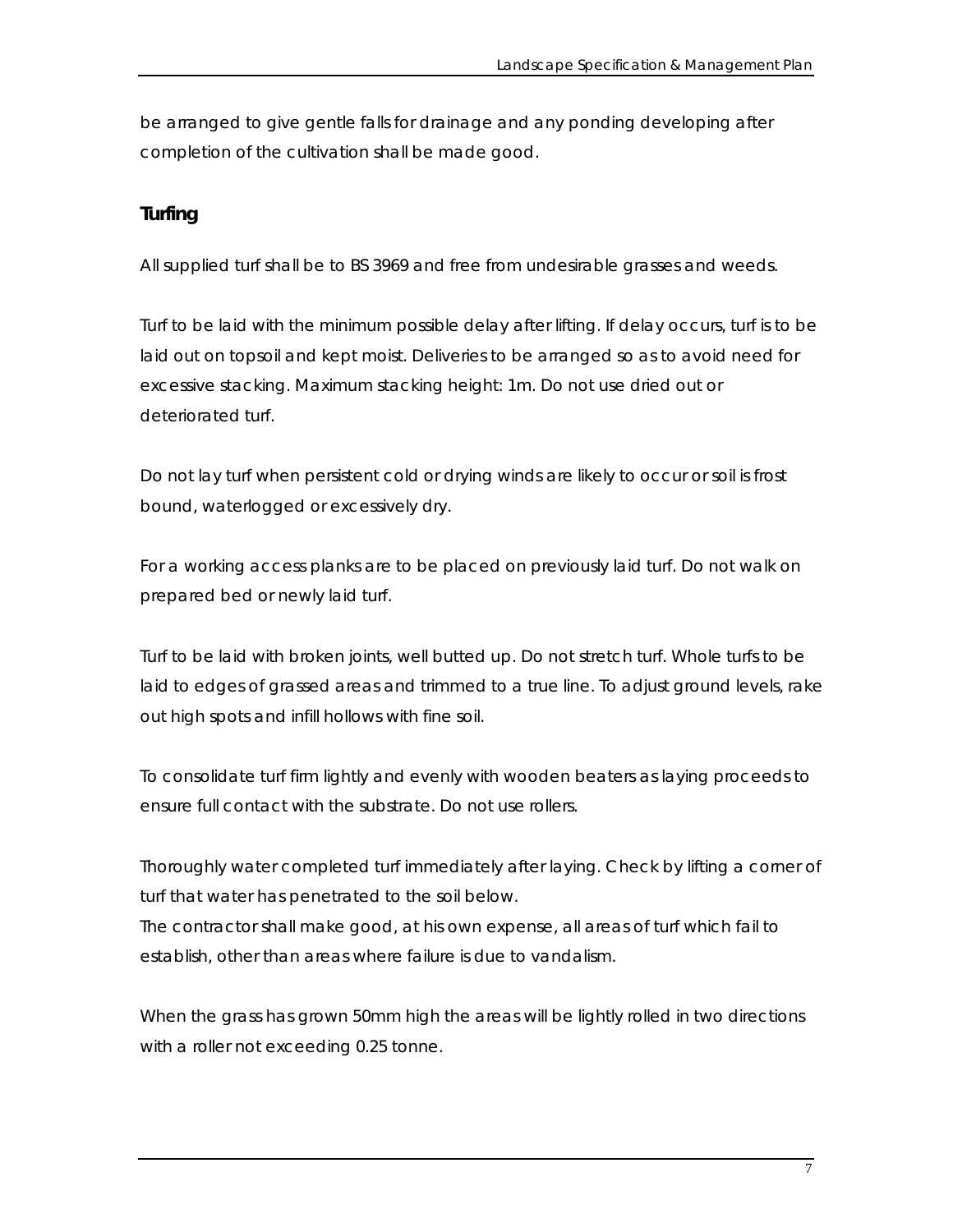#### **Wildflower Areas**

Area to be seeded to be cleared of annual weeds by hoeing or herbicide application. Perennial weeds to be eradicated by a translocated glyphosate-based herbicide.

Ground to be cultivated to provide a weed free seed bed and firmed if necessary.

Seed mixture to be sown evenly at the recommended rate either during the Spring (April-May) or Autumn (September - October)

Upon completion of sowing, seed bed is to be raked lightly with a spring - tined rake and soil firmed by treading or rolling and the area well-watered with a fine spray**.**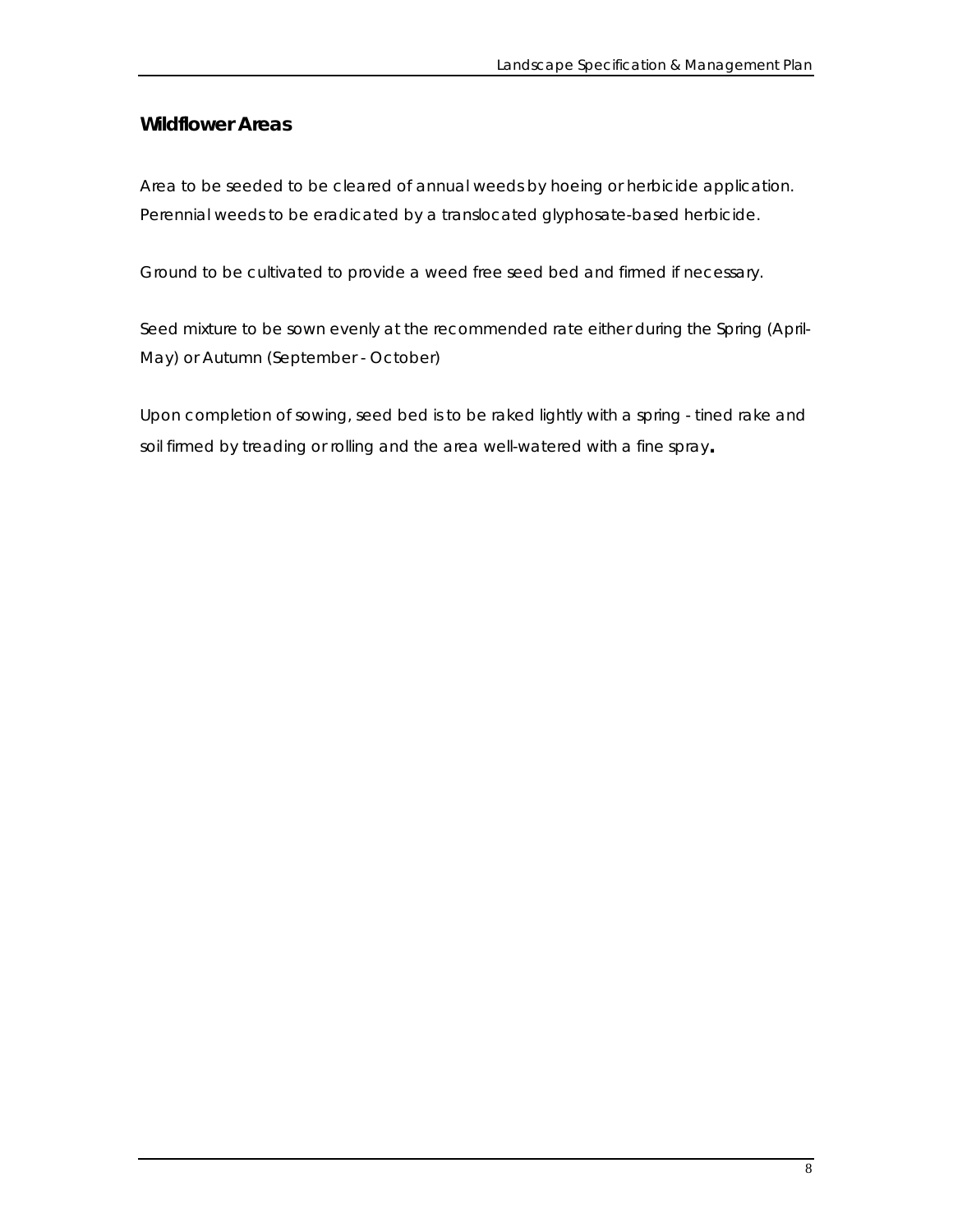#### **MANAGEMENT PLAN:**

#### **Management Responsibilities**

This document is intended to be used as the management plan for the site in perpetuity following practical completion of the oft landscape works.

Following the implementation of the landscape proposals, the management of landscape areas at the site will be undertaken by the landscape contractor and subsequently a landscape management company to be appointed. They will be expected to make site visits, spread throughout the year to suit the season. All Management will be undertaken in accordance with the specification contained herein.

#### **Management Specification**

All planted areas are to be maintained in a weed free condition and any newly planted trees or shrubs which die, or are destroyed, within 5 years of practical completion shall be replaced in the appropriate season with plants of the same species.

The contractor shall eradicate weed growth within planted and seeded areas either by manual, mechanical or chemical means. Perennial weeds must be treated with glyphosate or another approved product. The use of residual herbicide is not permitted.

All relevant Acts of Parliament and the manufacturer's instructions concerning the handling, use and storage of chemicals must be followed at all times. Chemical containers and other contaminated equipment must be cleared from the site after each day's work.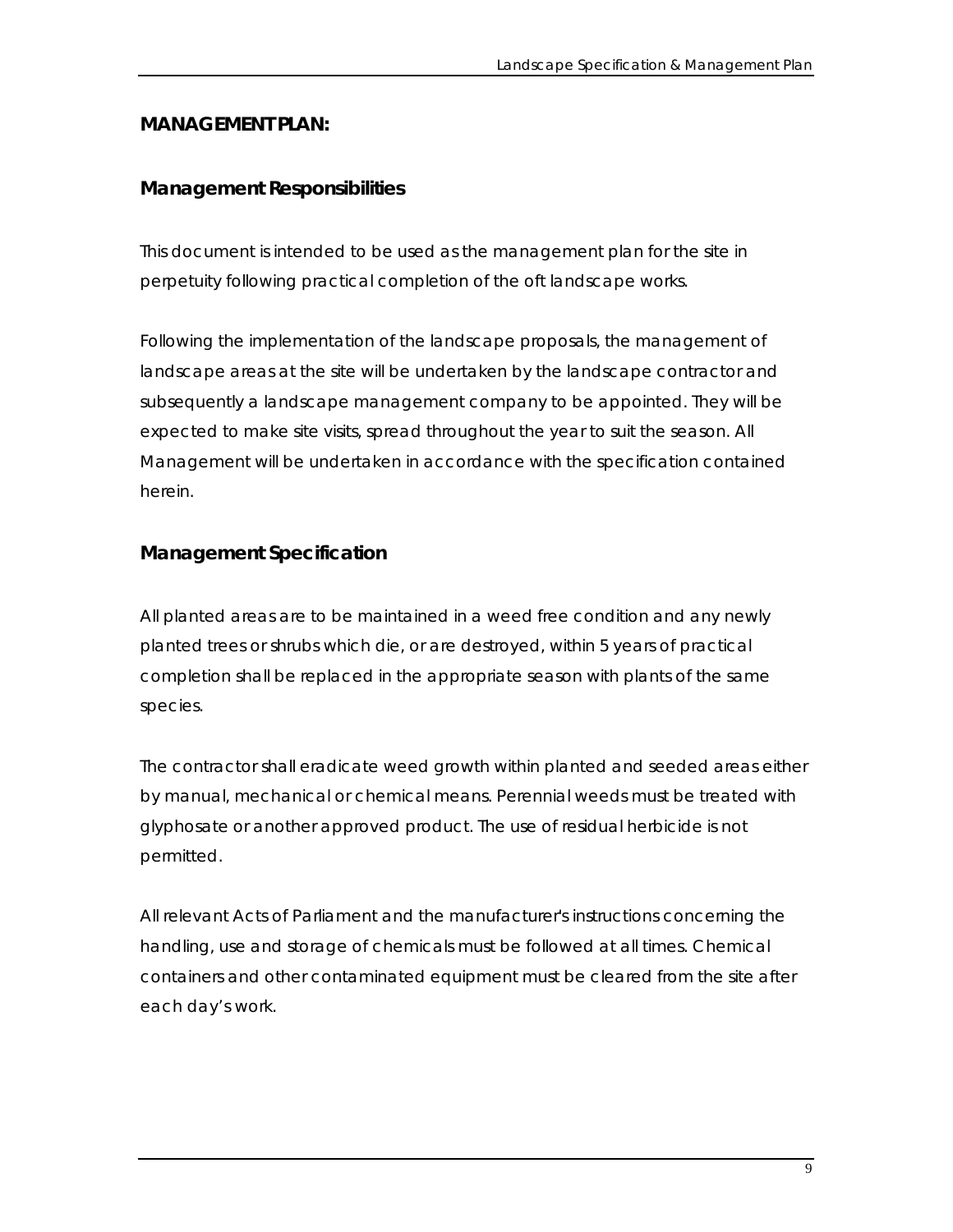# **Existing Trees:**

Existing trees to be inspected once annual by a suitably qualified arboricultural consultant and any subsequent works to be carried out in accordance with BS: 3998:2010.

# **Newly Planted Trees:**

All root-balled and containerised tree planting aftercare must be in accordance with BS: 8545:2014. Any necessary formative pruning to tree planting must be carried out in accordance with BS: 3998:2010

Check stakes and ties and adjust to allow for growth and movement and replace any broken or defective items. Stakes and ties for tree planting must be removed after no more than two growing seasons. Any sockets at base of tree stems caused by movements to be filled with fine soil.

Any dead twigs or water shoots occurring on the clear stems of newly planted trees shall be removed and disposed of by the contractor.

Minor settlement of newly planted tree pits to be made good by topping up with fine topsoil to grade in with surrounding levels.

For 24 months following practical completion all trees are to be watered at least 5 times during the growing season commencing in May, and thereafter as appropriate, to thoroughly wet the tree pits throughout their full depth. In the third and subsequent years trees should be watered during extended dry periods only (March through to October).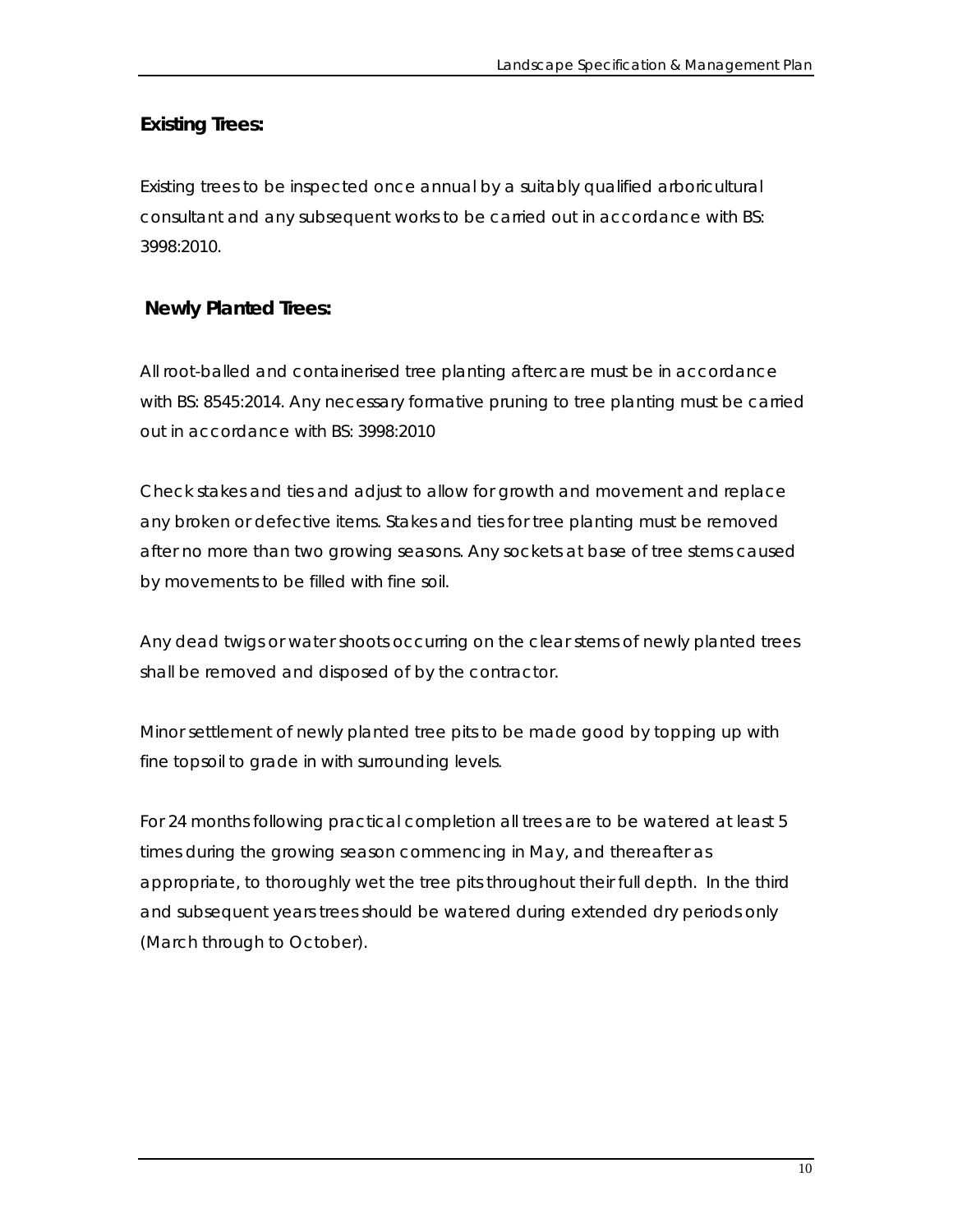#### **Newly Planted Shrubs:**

Shrub bed areas shall be maintained as bare earth and kept free from weed growth, litter and rubbish at all times. Any shrubs overhanging pedestrian routes or adjacent grassed areas are to be pruned back during the appropriate season and arisings removed from site.

Pruning of ornamental shrubs should be done to encourage healthy and bushy growth and promote desirable ornamental features, e.g. flowers, fruit, autumn colour, stem colour.

All shrub beds to be treated with a slow release fertilizer, as chosen by the landscape maintenance contractor, in March or April. Treatment to be undertaken on an annual basis as per the manufacturer's instructions.

Mulch to be maintained at a 50mm thickness. Any weeds growing on, or within, the mulch to be removed by hand weeding and taken off site.

#### **Grass Areas:**

Ornamental grassed areas are to be regularly cut in accordance with BS 7370-3, table 3 to maintain a healthy sward 35-50mm in height. Grass to be trimmed neatly around obstructions. Smooth flowing curves of edges with adjacent shrub areas to be left neat and in a weed free condition.